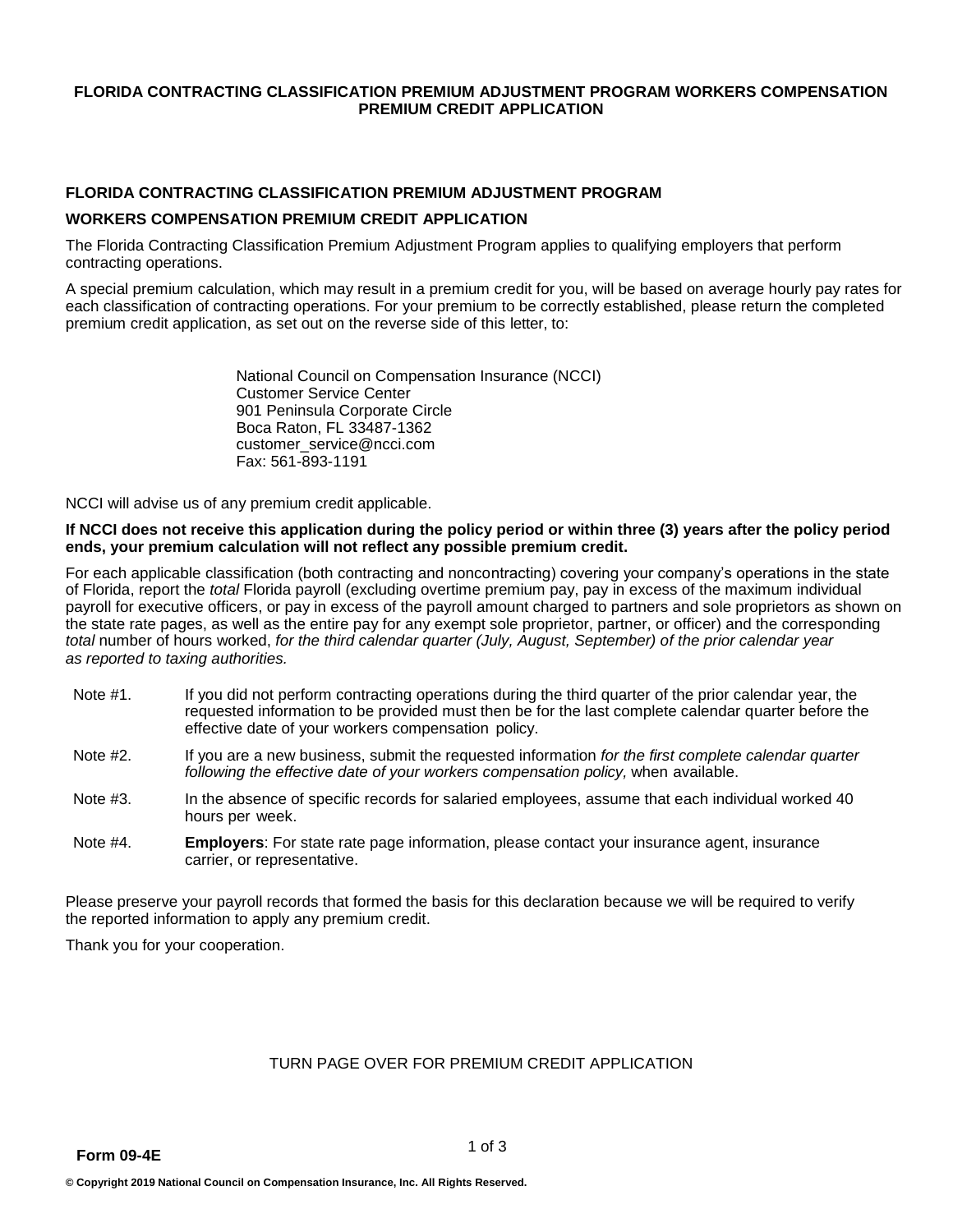|                                          | POLICY NO.: _____________________________                                                                                                                                                                                     |  |  |  |  |  |
|------------------------------------------|-------------------------------------------------------------------------------------------------------------------------------------------------------------------------------------------------------------------------------|--|--|--|--|--|
|                                          | CARRIER NAME: The contract of the contract of the contract of the contract of the contract of the contract of the contract of the contract of the contract of the contract of the contract of the contract of the contract of |  |  |  |  |  |
| <b>Notice:</b>                           | Unless code(s), total wages paid, total hours worked, and calendar quarter reported are indicated and the<br>application is signed, it cannot be processed. Contact your agent if assistance is desired.                      |  |  |  |  |  |
| Is this a new business? No $\Box$<br>Yes |                                                                                                                                                                                                                               |  |  |  |  |  |
| If no,                                   | submit information for the THIRD calendar quarter (July, August, September) of the prior calendar<br>year as reported to taxing authorities.                                                                                  |  |  |  |  |  |
| If yes,                                  | submit information for the FIRST complete calendar quarter following the effective date of your workers<br>compensation policy.                                                                                               |  |  |  |  |  |

The following is based on actual wages and hours worked, as reflected in our payroll records, for the complete calendar quarter ending \_\_\_\_\_\_\_\_\_\_\_\_\_\_\_\_\_\_\_\_\_\_\_\_\_\_\_\_\_\_\_\_\_\_\_\_\_\_\_\_\_\_\_\_\_\_\_\_\_\_\_.

"Contracting classifications" are those classifications subject to the following code numbers:

| 0042 | 5057 | 5222 | 5478 | 5610  | 6206 | 6306 |
|------|------|------|------|-------|------|------|
| 0050 | 5059 | 5223 | 5479 | 5613  | 6213 | 6319 |
| 1322 | 5069 | 5348 | 5480 | 5645  | 6214 | 6325 |
| 2799 | 5102 | 5402 | 5491 | 5651  | 6216 | 6400 |
| 3365 | 5146 | 5403 | 5506 | 5703  | 6217 | 7538 |
| 3719 | 5160 | 5437 | 5507 | 5705  | 6229 | 7605 |
| 3724 | 5183 | 5443 | 5508 | 6004  | 6233 | 7855 |
| 3726 | 5188 | 5445 | 5509 | 6006F | 6235 | 8227 |
| 5020 | 5190 | 5462 | 5535 | 6017  | 6236 | 9534 |
| 5022 | 5213 | 5472 | 5537 | 6018  | 6237 | 9554 |
| 5037 | 5215 | 5473 | 5551 | 6045  | 6251 |      |
| 5040 | 5221 | 5474 | 5606 | 6204  | 6252 |      |